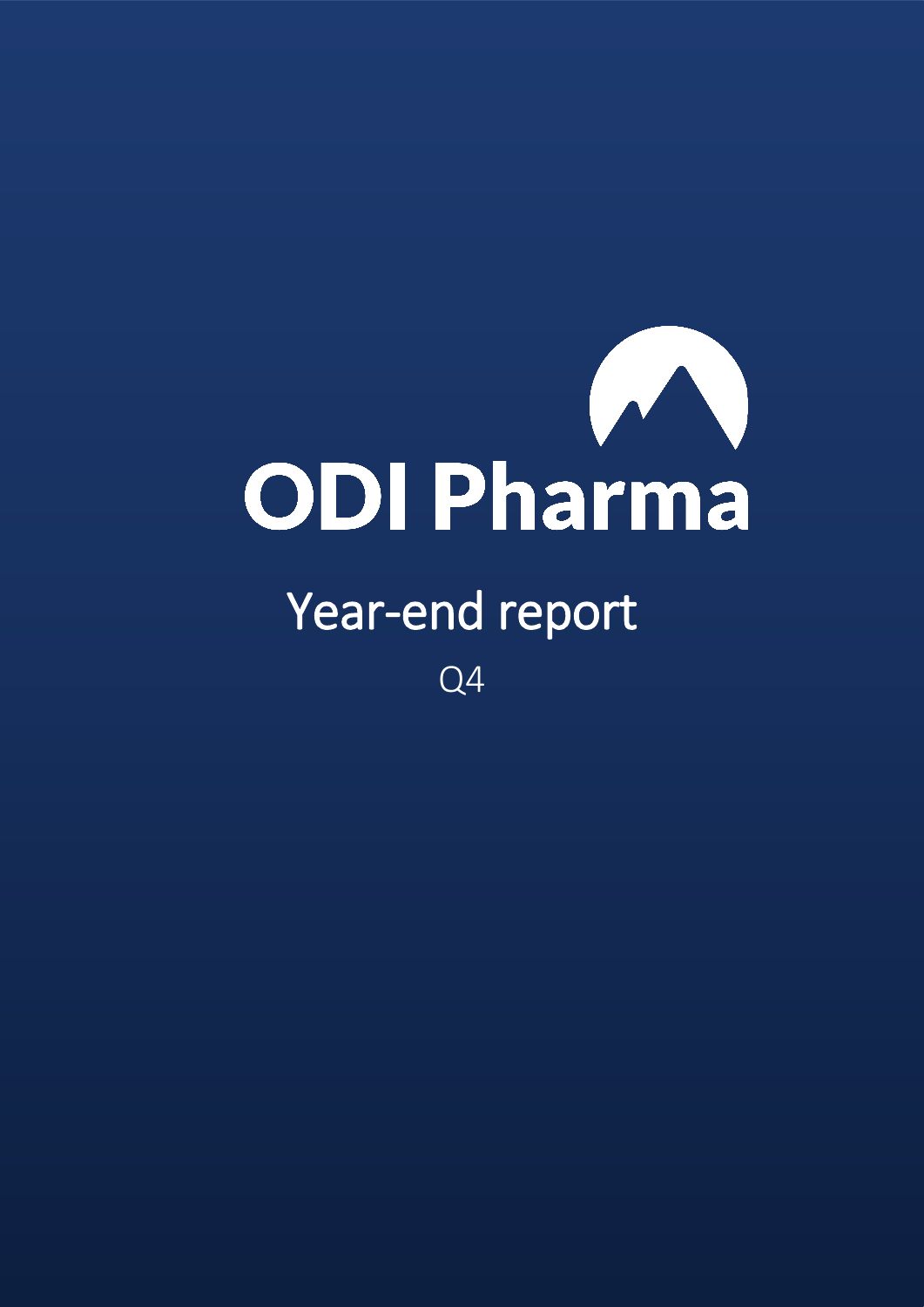## ODI PHARMA YEAR-END REPORT

*In this Year-End Report, the following definitions apply, unless stated otherwise: The "Company" or "ODI Pharma" refers to ODI Pharma AB with Org. number (Swedish corporate registration number) 559223-1392. Amount in brackets refers to the corresponding period in the previous year.*

*ODI Pharma AB was formed on the 23rd of October 2019. ODI Pharma AB is the Swedish holding company of ODI Pharma Schweiz AG and ODI Pharma Polska Sp. z o.o. The group was established on the 28th of June 2018 when ODI Pharma Schweiz AG acquired the shares in ODI Pharma Polska Sp. z o.o.*

#### Fourth quarter (2020-04-01 – 2020-06-30)

The Group's net sales amounted to SEK -218,520. The Group's loss after financial items amounted to SEK -1,229,862. Result per share amounted to SEK -0.08. \* The solidity as of 2020-06-30 was 96 %. \*\*

#### 12 months (2019-07-01 – 2020-06-30)

The Group's net sales amounted to SEK 0. The Group's loss after financial items amounted to SEK -4,942,199. Result per share amounted to SEK -0.50. \* The solidity as of 2020-06-30 was 96 %. \*\*

*\* The Company's result per share: The result for the period divided by the number of shares at the end of the period. The total number of shares as of 30th of June 2020, amounted to 15,220,000 shares. The result per share based on the average number of shares (9,966,557.38) amounts to SEK -0.50 for the 12-month period 2019-07- 01 – 2020-06-30.*

*\*\* Solidity: Equity divided by total capital.*

#### Highlights during Q4

- April ODI Pharma communicated a status update related to the COVID-19 situation and announced that the Board of Directors does not see any impact on the Company´s mid- and long-term goals, although the current situation has caused the Company to experience a delay in the implementation of the import process.
- May ODI Pharma published its interim report for the period July 2019 March 2020. The report is available on the Company´s website [\(www.odipharma.com\)](http://www.odipharma.com/).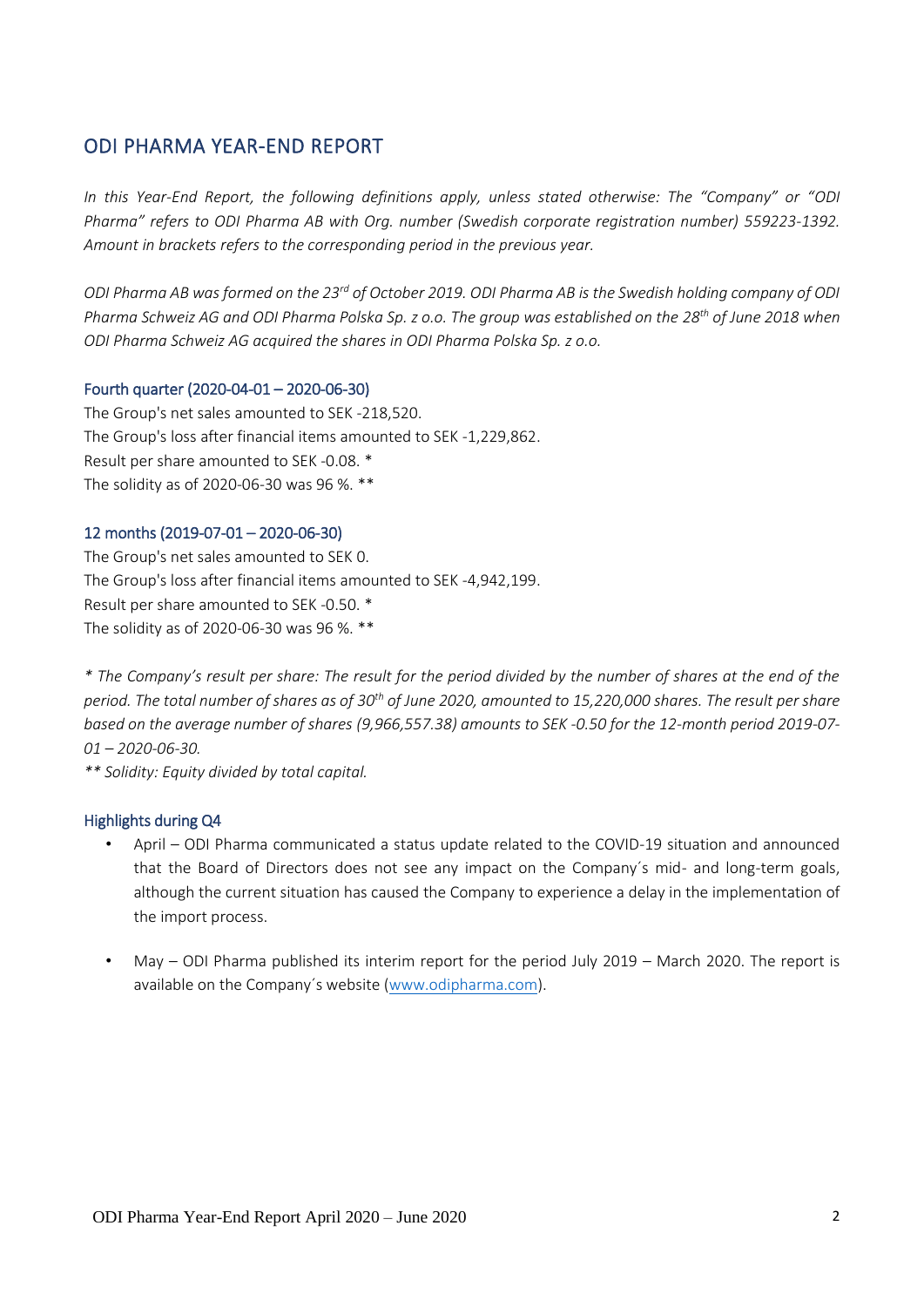# MARKET VIEW OF ODI PHARMA

ODI Pharma would like to share observations of trends in the cannabis industry for investors/potential investors. In our view, Medical Cannabis is evolving across the world and on a daily basis more and more patients are getting access to treatments for symptoms and revenue in the industry is growing quickly. As always, in high cost infrastructure, there will be a few that thrive and many that perish as the product produced has a shelf life.

There is a great deal of hope that the outcome in the US presidential election 2020 will possibly open the door for the next stage in the evolution of the cannabis industry, as legal barriers are dropped and the industry takes another leap forward, mainly by companies gaining access to the banking industry. However, although we are not trying to predict political outcomes, political results might have a substantial impact on the cannabis industry and investors interested in the sector should follow this closely.

What cannot be overlooked in the cannabis industry, especially in North America, are the multitude of CPGs (Consumer Packaged Goods) based on Cannabis constituents<sup>1</sup>, such as foodstuffs, drinks, soaps and cosmetics, which should far surpass the revenue of the medical cannabis market over the next ten years. Europe is far behind in this development as CBD for consumption has to gain wide acceptance across Europe and is currently under review. It is quite important when studying the CPGs to not batch them together but study each CPG as a separate asset class because each of them are an industry within themselves. Also, each of them falls within a different legal framework.

There are also clear signs that just as in the production of many other goods, laboratories will have a very important role to play in the future of the cannabis industry. The industry is evolving not only via the processing of the plants produced but in the isolation of the active substances. This suggests that science is slowly taking a leadership role in the industry.

It is our hope that this market insight will help investors gain an understanding of how ODI Pharma surveys the landscape of the industry.

<u>.</u>

<sup>&</sup>lt;sup>1</sup> https://www.nielsen.com/us/en/insights/article/2019/our-2020-forecast-for-the-us-hemp-cbd-and-cpg-industries/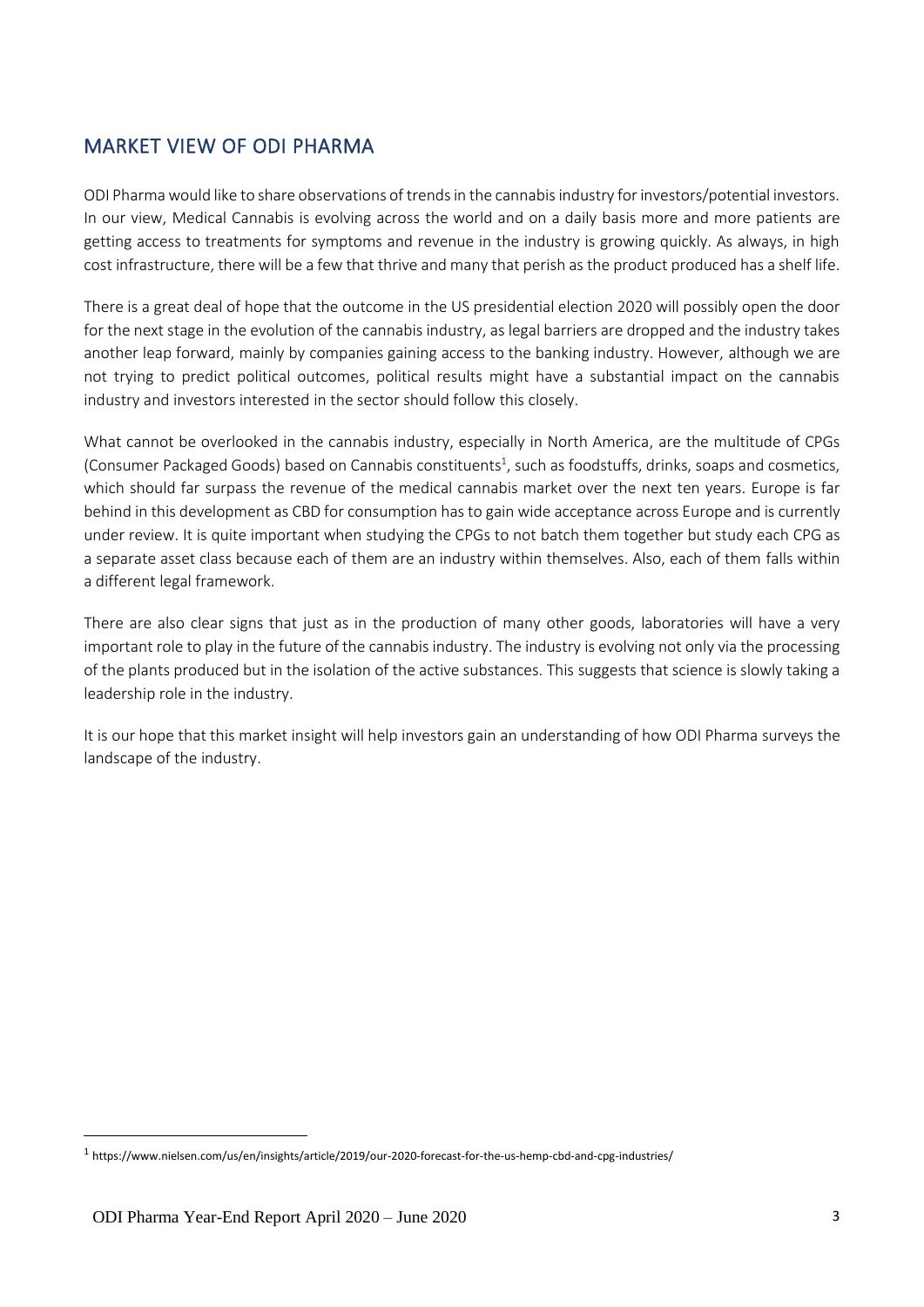## COMMENTS BY CEO DEREK SIMMROSS



Viewing back on the fourth quarter, it marks as the end of our first financial year as a public company, a very important milestone for ODI Pharma. As the COVID-19 pandemic continues to affect societies across the globe, the company continues to evolve. During this period, we have put a significant focus on internal business improvements and market research for our upcoming launch and commercialization.

Given the current environment, we needed to make a shift in our original schedule, but we remain confident that the delay will not be much of a hindrance to our goals as we are currently finalizing details of the import process in Poland. We are evaluating all avenues to accelerate the overall process. We believe that there will be no significant impact on ODI´s mid- and long-term goals due to the current situation.

Our vision is to become a market leader in Europe within the cannabis industry. Our research gives us the understanding that the demand is substantial, even more than we could hope for, and it is growing at an exponential rate. Also, legislation continues to provide new opportunities. As CEO, I will take new initiatives to inform investors about the developments and ideas culminating from our extensive study of the cannabis opportunities. Our vision has not changed. By isolating ourselves from the cultivation, we have the flexibility and foresight to give profitability to our investors as the industry evolves.

We hope that the new addition to our quarterly report "Market View of ODI Pharma" will help shed light on the current developments in our industry. ODI Pharma will continue to closely follow these developments.

As promised, ODI Pharma is keeping costs to a bare minimum for a listed company and thus preserving investor capital for investment and substantial returns. We also want to take the opportunity again to thank our investors and stakeholders for the maintained belief in our business. I speak for everyone involved in ODI Pharma when I say that we greatly appreciate your maintained support. Given the oversubscribed IPO, where we managed to raise SEK 25 million (before issue cost), we are well funded to drive our business forward.

#### Derek Simmross

CEO, ODI Pharma AB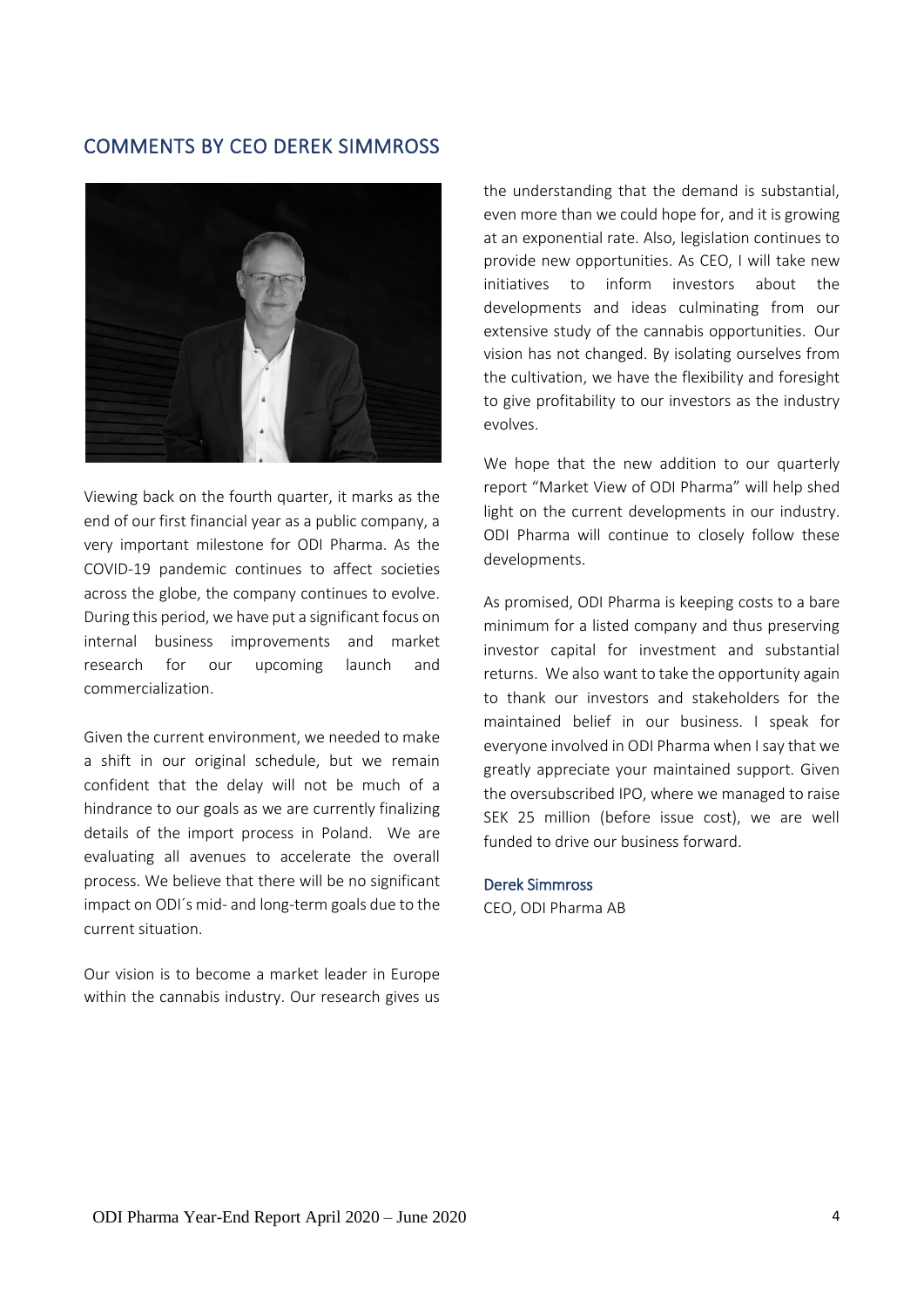# ABOUT ODI PHARMA

ODI Pharma, with its European network, subsidiaries, and affiliates, is a producer of pharmaceutical cannabis finished products. The founders and board members of the Company have an extensive background in the trading industry, and the medical cannabis industry as well. The Company focuses on distribution to the medical cannabis market in Poland, through its subsidiary ODI Pharma Polska Sp z. o. o. ODI Pharma AB holds 100% of the shares in the company ODI Pharma Polska Sp. z o.o. through its Swiss subsidiary ODI Pharma Schweiz AG, in which the Company owns 100% of the shares. The Swiss subsidiary is the research hub and will develop further distribution agreements in other countries. The main focus of ODI Pharma is on the medical cannabis products that are sold to clients and patients through ODI Pharma's relationships with pharmacies via wholesale distributors.

ODI Pharma's upcoming business activities will be focused on the Polish market and the Company has therefore chosen to name this business strategy the *Polish Strategy*. The financial focus implies the outsourcing of hard assets, including the cultivation, processing facilities, laboratories, storage, and logistics. ODI Pharma's operations are carried out through its subsidiary on the Polish market, which handles the imports and distribution of medical cannabis products. The Company has secured a relationship with one of the leading pharmaceutical wholesalers in Poland, NEUCA. Further, the Company has secured a valuable supply contract with one of the largest cannabis producers in Canada. The supplier is a first-tier producer who operates at the highest standards, which enables full control over the strains.

ODI Pharma believes that European clients require a wide variety of medical cannabis products of high quality to treat specific illnesses. The Company is a medical cannabis finished product producer and therefore has no cultivation operations, it has access to provide a wide variety of different strains, oils, and the latest formulations. The Company intends to provide a range of medical cannabis products which will initially, due to the regulation in Poland, be dried flowers.

#### The products

Medical cannabis comes in a range of different products with different levels of THC (Tetrahydrocannabinol) and CBD (Cannabidiol). The products that ODI Pharma is going to produce for the Polish market, per the *Polish Strategy,* are products that will be approved by the Polish governmental agencies. Initially, the products will be dried flowers, since this is the product that this far has been regulated in Poland (even though the law in Poland allows for a range of derivates from the cannabis plant). These products will be based on the raw material of fully approved cannabis imported by the Company and strategic partners. The products will be manufactured with a subsidiary of ODI Pharma's strategic partner in Poland, NEUCA. The dried flowers can be consumed by the patients in various ways following the guidelines of the pharmacists. ODI Pharma is evaluating other product types besides dried flowers to be sold on the Polish market. The Company expects these other products to hit the market during 2021.

ODI Pharma intends to be up to date on trends and regulatory requirements and future products may, therefore, differ from the current products. The market demand decides what type of medical cannabis products the Company will supply, which the Company's flexible business model enables. The production of the products is fully integrated with NEUCA. The current market price of dried flowers in Poland is approx. EUR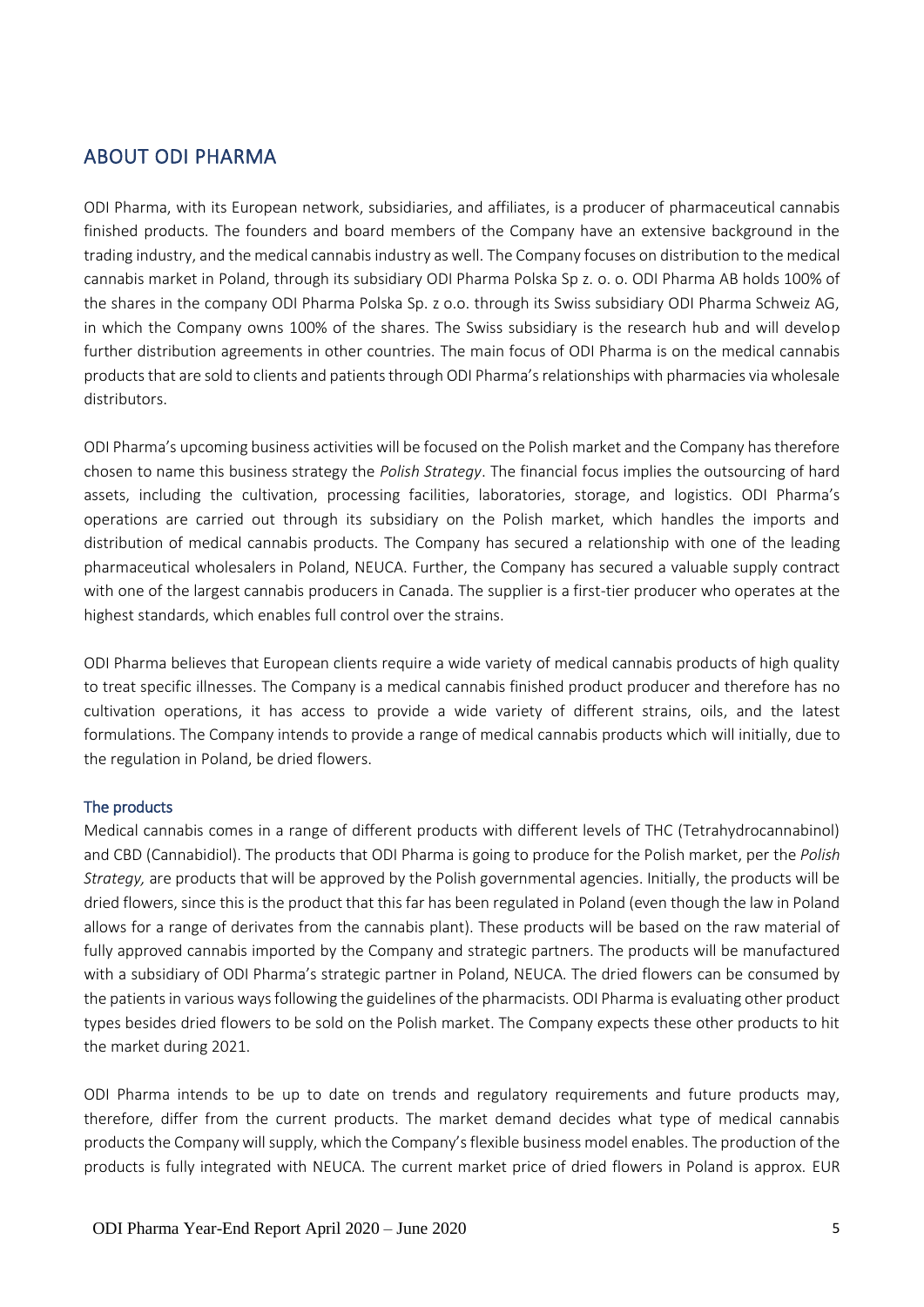13.00-16.00 (based on current exchange rate) per gram, ODI Pharma intends to at least match this price, while still providing high-quality products. Whatever product type of medical cannabis ODI Pharma provides, the objective is to be cost-efficient concerning what has previously been stated.

#### Target groups

There is a total of about 40+ indications in which medical cannabis may potentially show results in terms of efficacy. The Supreme Pharmaceutical Chamber of Poland (Naczelna Izba Aptekarska) estimates an immediate market demand of 300,000 patients by 2025. Jędrzej Sadowski, the author of the bill legalizing cannabis, estimates 300,000 patients as well. ODI Pharma assumes that it will take some years to reach the potential patients' number that uses the product and the Company estimate that this will be reached in 2025. The Polish regulations do not limit the prescriptions for medical cannabis concerning certain ailments – therefore all physicians have the authorization to prescribe medical cannabis to all their patients and all types of illnesses. The Supreme Pharmaceutical Chamber of Poland suggested the application with treatable conditions including nausea caused by chemotherapy, epilepsy, symptoms of multiple sclerosis, and chronic pain.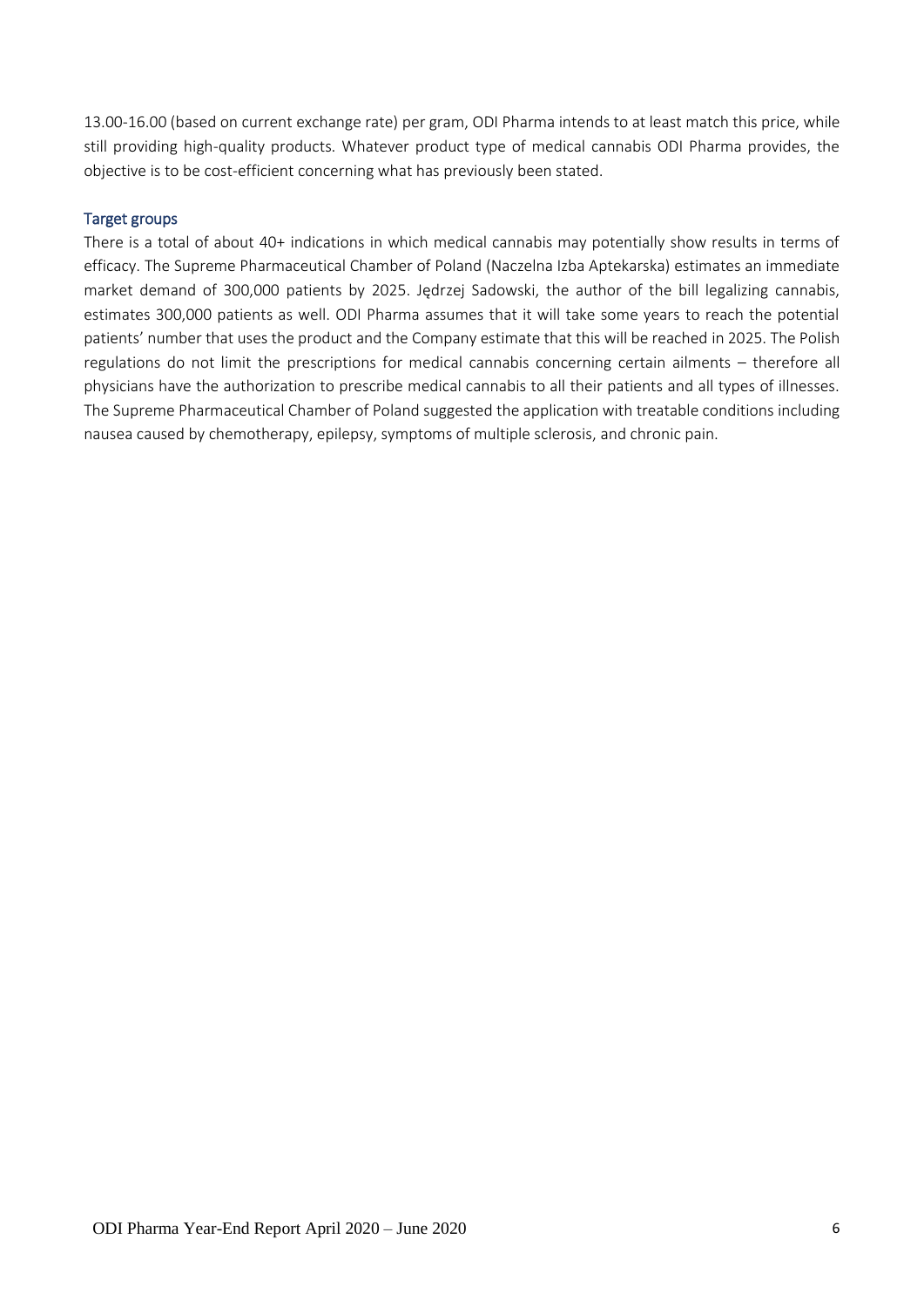# ABOUT THE YEAR-END REPORT

#### Group structure

ODI Pharma AB was formed on the 23<sup>rd</sup> of October 2019. ODI Pharma AB is the Swedish holding company of ODI Pharma Schweiz AG (100%). ODI Pharma Schweiz AG has an ownership of 100% in ODI Pharma Polska Sp. z o.o. The group was established on the 28th of June 2018 (the "Group") when ODI Pharma Schweiz AG acquired the shares in ODI Pharma Polska Sp. z o.o.

#### Auditor´s review

The year-end report has not been reviewed by the Company's auditor.

#### Revenue and operating results Q4

The Group's revenue amounted to SEK -218,520 (0) in the fourth quarter and resulted in an operating income of SEK -1,227,209 (-1,473,014). A majority of the operating expenses related to insurance expenses, legal services, and accounting services. The holding company, ODI Pharma AB, has not generated any revenues during the fourth quarter.

#### Revenue and operating results first 12 months

The Group's revenue amounted to SEK 0 (0) for the first 12 months and resulted in an operating income of SEK -4,934,420 (-3,341,004). A majority of the operating expenses related to insurance expenses, legal services and accounting services. The holding company, ODI Pharma AB, has not generated any revenues during the first 12 months.

#### Balance sheet and solidity

ODI Pharma AB was registered with the Swedish Companies Registration Office on the 23<sup>rd</sup> of October 2019 with shareholder equity of SEK 500,000. The Company has no long-term liabilities. The group was established on the 28th of June 2018. Total assets of the Group amounted to SEK 20,861,616 (SEK 4,469,468) and consisted primarily of cash at the bank. The solidity of the Group was 96 % at quarter-end. The holding company, ODI Pharma AB, stated total assets of SEK 20,089,043 consisting primarily of cash at the bank. The solidity of ODI Pharma AB was 99 %.

#### Cash flow and investments

Cash flow from operations in the Group during the fourth quarter amounted to SEK -1,660,828 (-1,489,280). Cash flow from financing and investment activities during the fourth quarter amounted to SEK -17,687 (126), resulting in cash flow for the period from April to June of SEK -1,678,515 (SEK -1,489,154). The holding company, ODI Pharma AB, showed a cash flow for the period (after financing and investment activity) of SEK -1,203,413 during the fourth quarter of 2020.

Cash flow from operations in the Group during the 12 months of the financial year amounted to SEK -4,749,915 (-3,355,964). Cash flow from financing activities during the first 12 months amounted to SEK 20,855,365 (0), primarily through the new share issue at the foundation of ODI Pharma AB, resulting in cash flow for the period from July 2019 to June 2020 of SEK 16,084,197 (SEK -3,365,426). The holding company, ODI Pharma AB, showed a cash flow for the period (after financing and investment activity) of SEK 18,971,492 for the period 23<sup>rd</sup> of October 2019 to 30<sup>th</sup> of June 2020.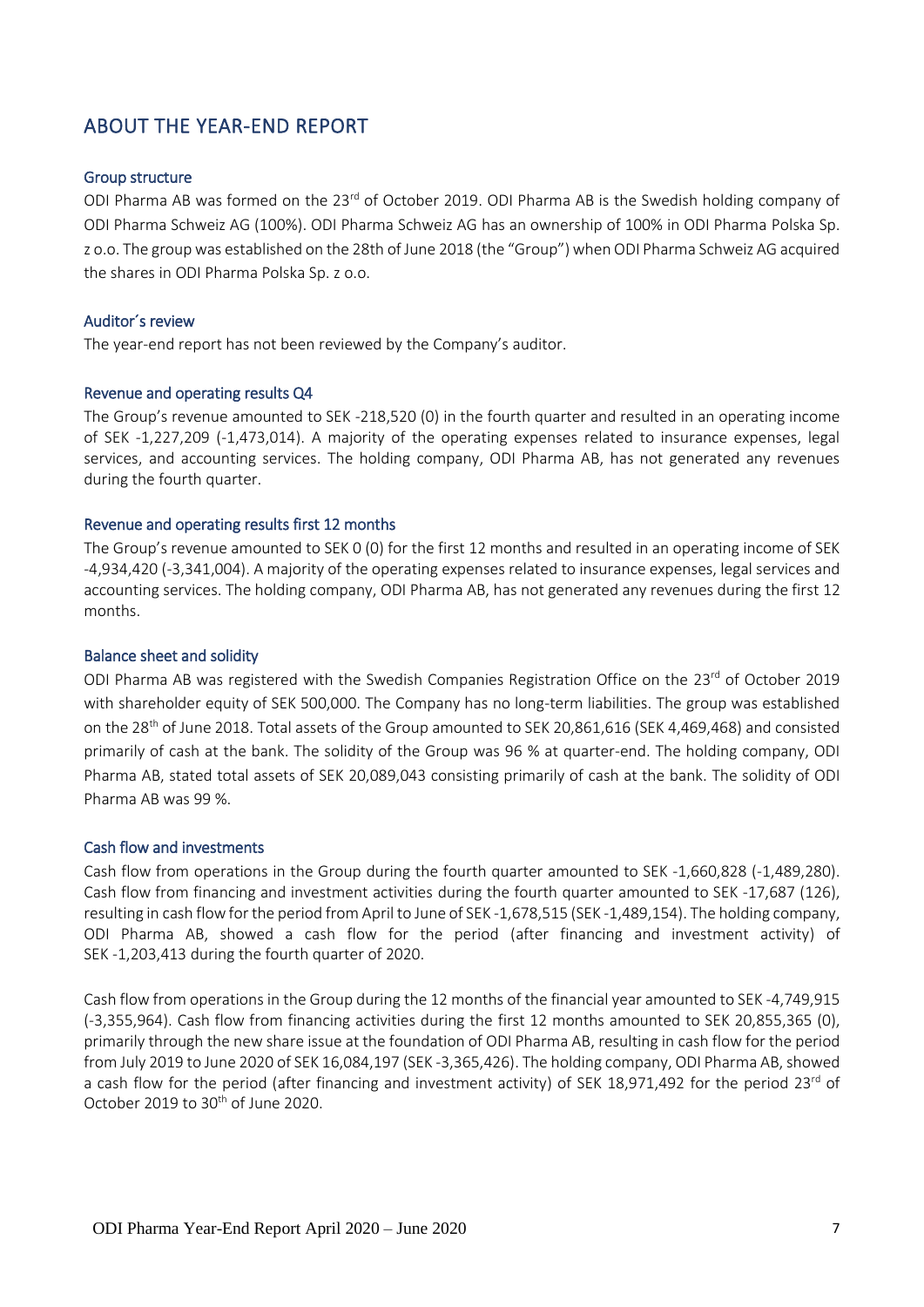#### The share

The shares of ODI Pharma were listed on Spotlight Stock Market on 23<sup>rd</sup> of January 2020. The short name/ticker is ODI and the ISIN code is SE0013409760. On the  $30<sup>th</sup>$  of June 2020, the number of shares in ODI Pharma AB amounted to 15,220,000 shares. The average number of shares during the fourth quarter amounted to 15,220,000. Every share equals the same rights to the Company´s assets and results.

#### **Warrants**

No warrants are outstanding to any party.

#### Proposed appropriation of profit or loss

The Board of Directors and the CEO propose that no dividend shall be paid for the financial year 1<sup>st</sup> of July 2019 to 30<sup>th</sup> of June 2020.

#### **Shareholders**

The table below presents the current shareholders, at the date of this report, with more than 5 percent of the votes and capital in ODI Pharma AB.

| Name               | Number of shares | The proportion of<br>votes and capital (%) |
|--------------------|------------------|--------------------------------------------|
| Volker Wiederrich  | 6,255,898        | 41.10                                      |
| Derek Simmross     | 6,250,000        | 41.06                                      |
| Other shareholders | 2,714,102        | 17.84                                      |
| Total              | 15,220,000       | 100.00                                     |

#### Financial calendar

| Current Financial year     | $1st$ of October 2019 – 30 <sup>th</sup> of June 2020 |
|----------------------------|-------------------------------------------------------|
| July - September 2020 (Q1) | 27 <sup>th</sup> of November 2020                     |
| Annual Report 2019/2020    | 19 <sup>th</sup> of November 2020*                    |

*\*The date has been changed from the previously planned and announced date 17th of December 2020*

#### Annual General Meeting and Annual Report

The Annual General Meeting of ODI Pharma will be held in Stockholm, Sweden on 14<sup>th</sup> of December 2020. The Annual Report and the audit report will be available at the Company's website [\(https://www.odipharma.com/financials-1\)](https://www.odipharma.com/financials-1) from 19<sup>th</sup> of November 2020.

#### Accounting policy of the Year-End report

The financial statements of ODI Pharma AB, as well as the ODI Pharma Group, are prepared per the Swedish Annual Accounts Act and the standards of the Swedish Accounting Standards Board (BFNAR) 2012:1 (K3) and Spotlight's Rules and Regulations, as applicable. Consolidated accounts include parent company and subsidiaries in which parent company directly or indirectly owns shares that are more than 50% of the votes. Intangible and tangible assets are at the acquisition value reduced with accumulated depreciation according to plan and eventually write-downs. Depreciation is done linearly in relation to expected useful life. The financial overviews of ODI Pharma's subsidiaries were prepared in the local currency (CHF for the Swiss subsidiary and PLN for the Polish subsidiary). For this report, the local currencies have been recalculated to SEK in the financial overview, based on data from Sveriges Riksbank on the 30<sup>th</sup> of June 2020, respectively the average exchange rate for the presented time frame.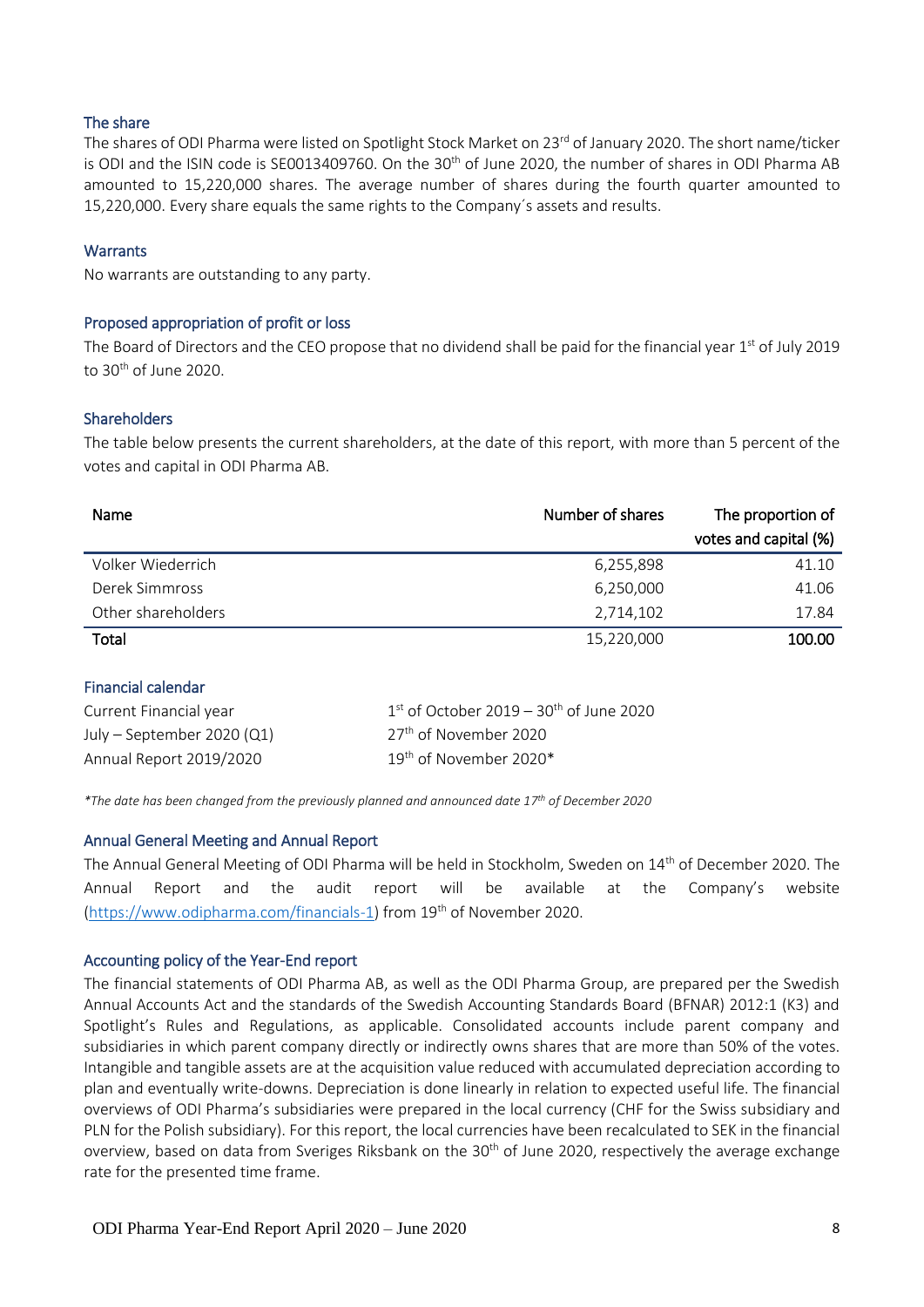#### Common Control Transaction

During the financial year, ODI Pharma AB acquired ODI Pharma Schweiz AG from the previous owners through a related party transaction. The acquisition was carried out through a promissory note of CHF 100,000, which, in accordance with an established agreement, was subject to set-off in connection with a new issue using the K3 currency conversion principle. K3 does not comment on common control transactions and in the absence of guidance, the company has chosen to report the transaction based on the former group's book values, since the newly formed company is not considered an acquirer in the transaction. This means that ODI Pharma Sweden AB's consolidated accounts are a continuation of what was previously reported in the ODI Pharma Switzerland Group and the comparative figures presented are the ODI Pharma Switzerland Group's financial information for 2018, adjusted for differences in accounting principles.

#### Operational risks and uncertainties regarding covid-19

Like most other companies, ODI Pharma is affected by COVID-19. As announced via press release the Board of Directors does not see any impact on the Company's mid- and long-term goals due to COVID-19. At the same time, the current situation has caused ODI to experience a delay in the implementation of the import process of approx. one quarter. Today, it is not possible to fully review any potential further consequences for the business, and the Company is closely following the development.

#### Other operational risks and uncertainties

The risks and uncertainties that ODI Pharma's operations are exposed to are summaries related to factors such as development, competition, permissions, capital requirements, customers, suppliers/manufacturers, currencies, and interest rates.

#### Submission of the year-end report

Stockholm, 27<sup>th</sup> of August 2020 ODI Pharma AB The Board of Directors

#### For further information, please contact

Derek Simmross, CEO E-mail: info@odipharma.com Website:<https://www.odipharma.com/>

*This release contains information that ODI Pharma is obligated to make public pursuant to the EU Market Abuse Regulation. The information was submitted for publication through the agency of the contact person set out above on 27th of August 2020.*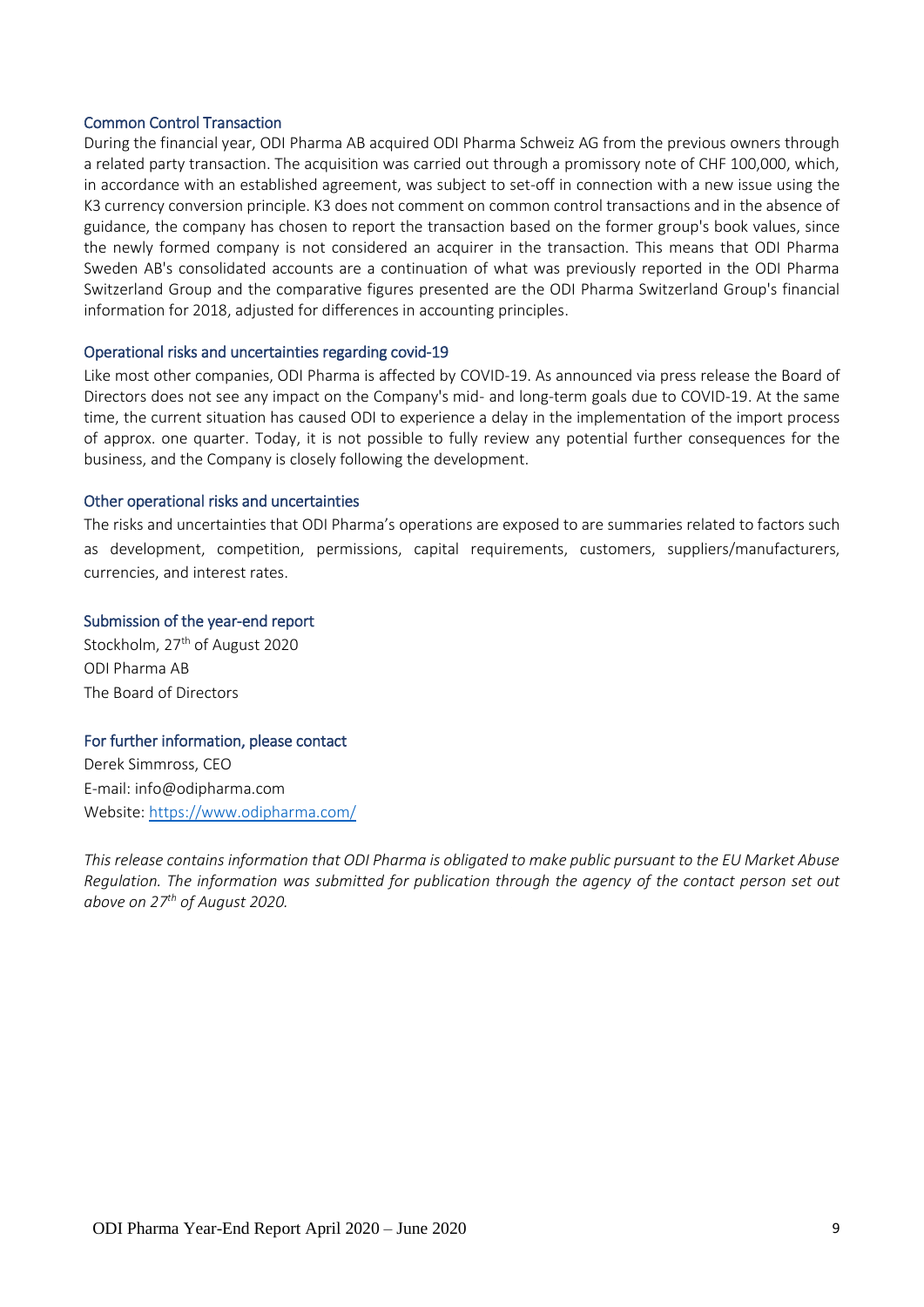*ODI Pharma AB was formed on the 23rd of October 2019. ODI Pharma AB is the Swedish holding company of ODI Pharma Schweiz AG and ODI Pharma Polska Sp. z o.o. The group was established on the 28th of June 2018.* 

## INCOME STATEMENT – THE GROUP

| <b>SEK</b>                                      | 2020-04-01   | 2019-04-01   | 2019-07-01   | 2018-07-01   |
|-------------------------------------------------|--------------|--------------|--------------|--------------|
|                                                 | 2020-06-30   | 2019-06-30   | 2020-06-30   | 2019-06-30   |
|                                                 | 3 months     | 3 months     | 12 months    | 12 months    |
|                                                 |              |              |              |              |
| Revenue                                         |              |              |              |              |
| Net Sales                                       | $-218,520$   | 0            | $\mathbf 0$  | $\mathbf 0$  |
| Other operating income                          | $\mathbf{1}$ | 0            | 13           | $\mathbf{O}$ |
| Realised exchange gain                          | 9,227        | $\Omega$     | 9,227        | $\Omega$     |
| Unrealised exchange gain                        | $\mathbf 0$  | 120,462      | 0            | 120,462      |
|                                                 | $-209,292$   | 120,462      | 9,240        | 120,462      |
|                                                 |              |              |              |              |
| Operating expenses                              |              |              |              |              |
| External expenses                               | $-1,046,066$ | $-1,691,633$ | $-4,635,748$ | $-3,458,235$ |
| Personal expenses                               | $-378$       | 0            | $-68,455$    | 0            |
| Depreciation and amortization                   | $-10,246$    | $-2,104$     | $-12,264$    | $-2,104$     |
| Other operating expenses                        | 3,530        | 0            | $-8,903$     | $\mathbf 0$  |
| Unrealised exchange loss                        | $-196,780$   | $\Omega$     | $-206,586$   | $-1,127$     |
| Realised exchange loss                          | 232,022      | 100,261      | $-11,703$    | 0            |
| Operating cost                                  | $-1,017,917$ | $-1,593,476$ | $-4,943,660$ | $-3,461,466$ |
| Operating income                                | $-1,227,209$ | $-1,473,014$ | $-4,934,420$ | $-3,341,004$ |
|                                                 |              |              |              |              |
| Income from financial items                     |              |              |              |              |
| Financial income                                | 0            | 29           | 18           | 29           |
| Financial expenses                              | $-7,652$     | $-3,988$     | $-7,798$     | $-8,920$     |
| Exchange gain/ losses                           | 4,998        | $\Omega$     | $\Omega$     | $\Omega$     |
| Income after financial items                    | $-1,229,862$ | $-1,476,973$ | $-4,942,199$ | $-3,349,895$ |
| Income before taxes                             | $-1,229,862$ | $-1,476,973$ | $-4,942,199$ | $-3,349,895$ |
|                                                 |              |              |              |              |
| Taxes                                           | $-2,456$     | $-282,860$   | $-20,045$    | $-282,860$   |
|                                                 |              |              |              |              |
| Net income                                      | $-1,232,318$ | $-1,759,833$ | $-4,962,244$ | $-3,632,755$ |
|                                                 |              |              |              |              |
| Number of shares at the beginning of the period | 15,220,000   | 0            | 0            | 0            |
| Number of shares at the end of the period       | 15,220,000   | 0            | 15,220,000   | 0            |
| Average number of shares                        | 15,220,000   | 0            | 9,966,557.38 | 0            |
| Earnings per share, SEK                         | $-0.08$      | 0.00         | $-0.50$      | 0.00         |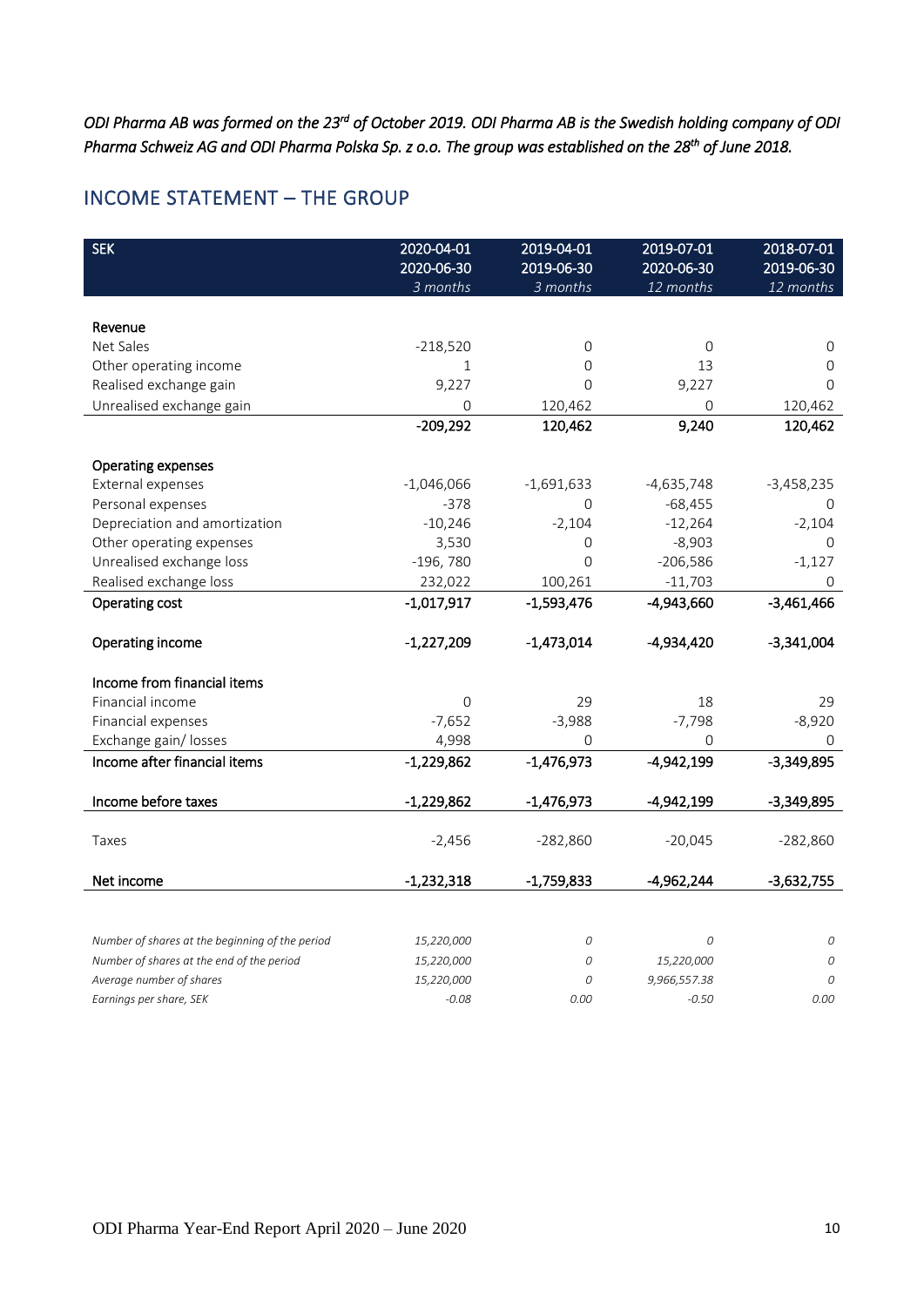# BALANCE SHEET – THE GROUP

| <b>SEK</b>                          | 2020-06-30 | 2019-06-30 |
|-------------------------------------|------------|------------|
|                                     |            |            |
| Assets                              |            |            |
| <b>Fixed assets</b>                 |            |            |
| Tangible assets                     |            |            |
| Equipment, machines, tools          | 20,013     | 7,608      |
|                                     | 20,013     | 7,608      |
|                                     |            |            |
| <b>Total Fixed assets</b>           | 20,013     | 7,608      |
|                                     |            |            |
| <b>Current Assets</b>               |            |            |
|                                     |            |            |
| Receivables                         |            |            |
| Other current receivables           | 176,157    | 39,601     |
| Prepaid expenses and accrued income | 152,029    | 1,796      |
|                                     | 328,186    | 41,397     |
| Cash and cash equivalents           | 20,513,417 | 4,420,463  |
|                                     |            |            |
| Total current assets                | 20,841,603 | 4,461,860  |
|                                     |            |            |
| <b>Total assets</b>                 | 20,861,616 | 4,469,468  |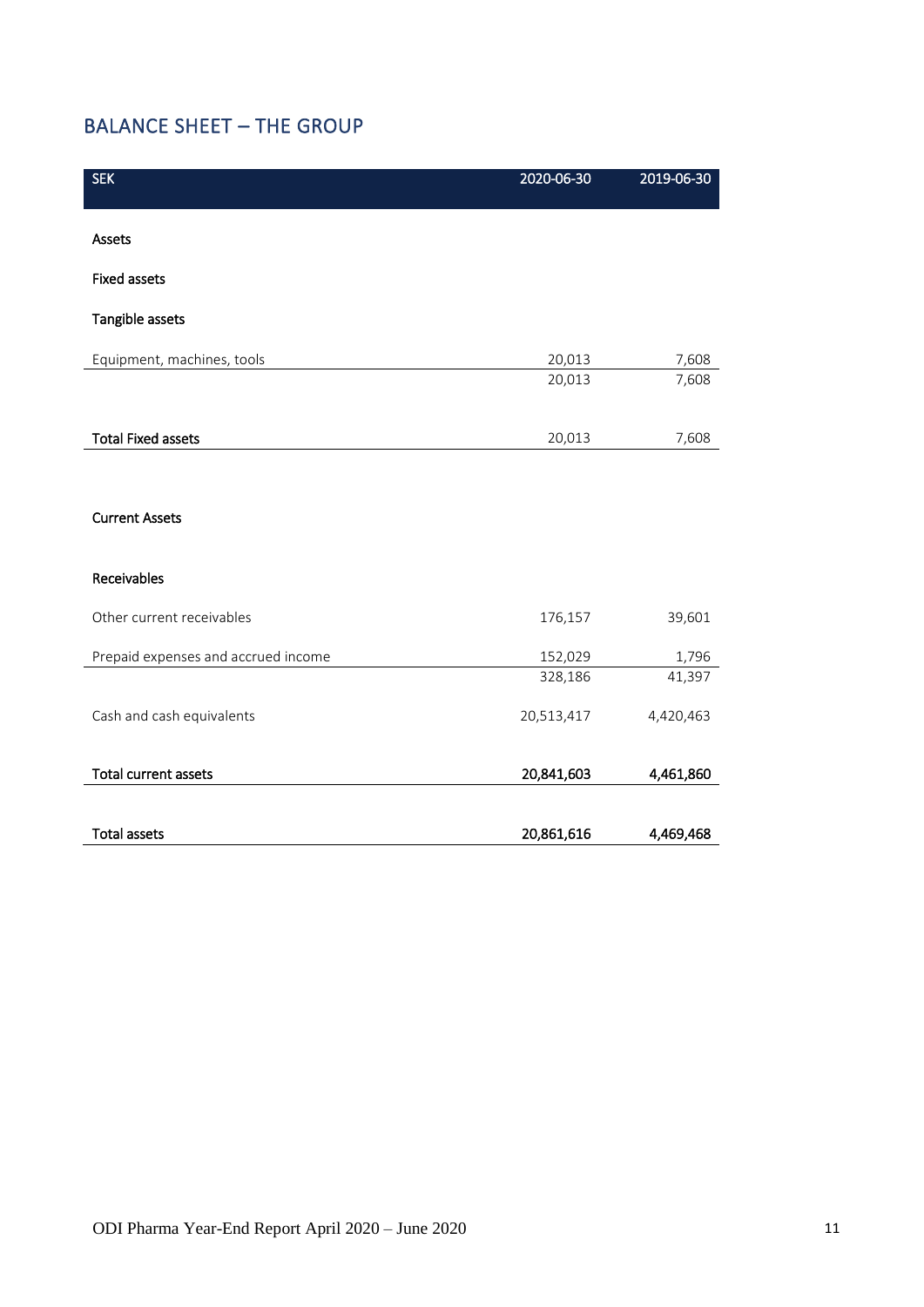| <b>SEK</b>                                                | 2020-06-30 | 2019-06-30 |
|-----------------------------------------------------------|------------|------------|
|                                                           |            |            |
| <b>Equity and liabilities</b>                             |            |            |
| <b>Equity</b>                                             |            |            |
| Share capital                                             | 608,800    | $\Omega$   |
| Other contributed capital including result for the period | 19,467,146 | 4,043,482  |
| Equity attributed to shareholders in parent company       | 20,075,946 | 4,043,482  |
|                                                           |            |            |
|                                                           |            |            |
| <b>Current liabilities</b>                                |            |            |
| Account payables                                          | 299,180    | 44,378     |
| Tax Liabilities                                           | 301,823    | 292,534    |
| Accrued expenses and prepaid income                       | 184,667    | 89,074     |
|                                                           | 785,670    | 425,986    |
| <b>Total Equity and Liabilities</b>                       | 20,861,616 | 4,469,468  |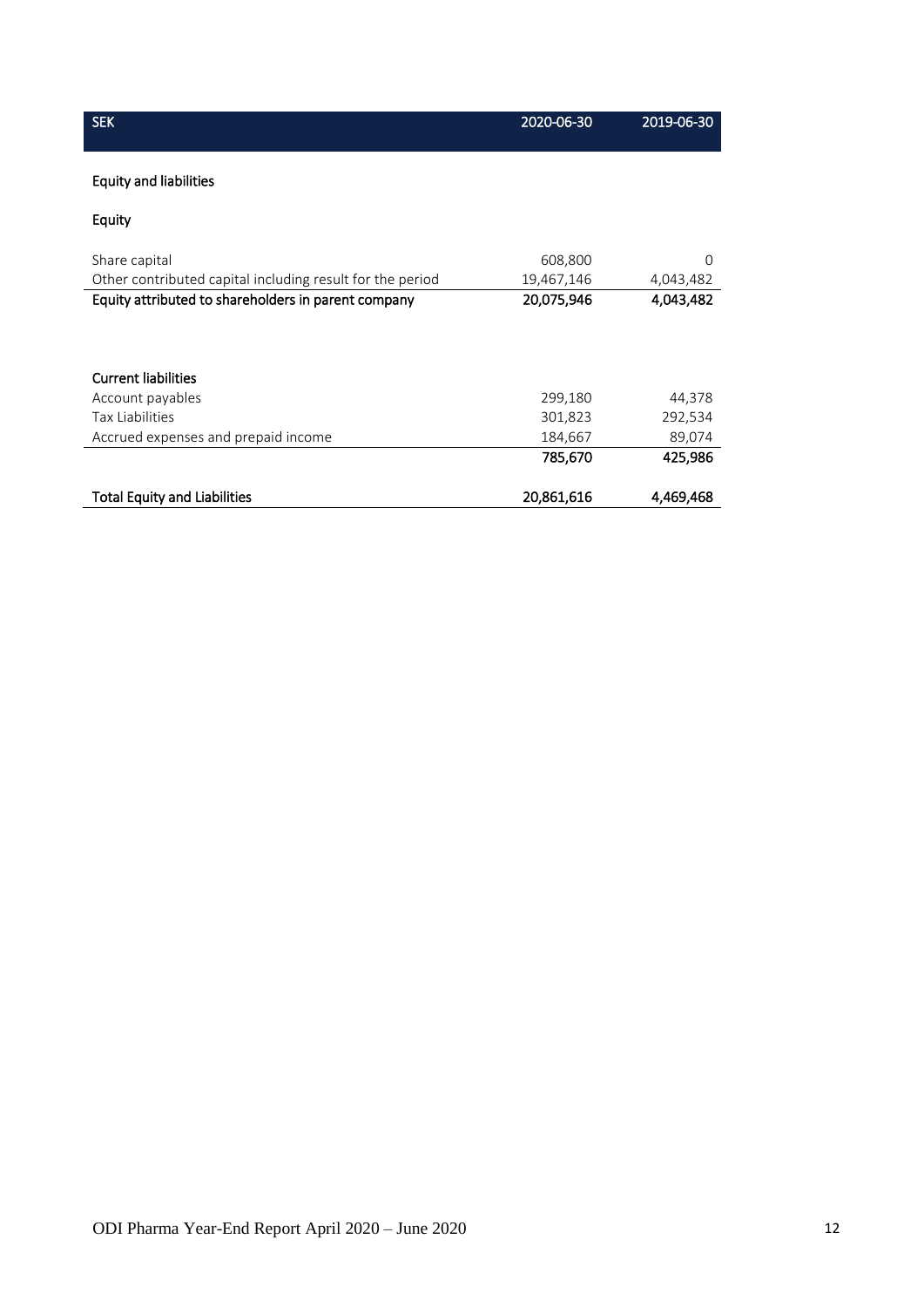# CASH FLOW STATEMENT – THE GROUP

| <b>SEK</b>                                                                                      | 2020-04-01<br>2020-06-30 | 2019-04-01<br>2019-06-30 | 2019-07-01<br>2020-06-30 | 2018-07-01<br>2019-06-30 |
|-------------------------------------------------------------------------------------------------|--------------------------|--------------------------|--------------------------|--------------------------|
|                                                                                                 | 3 months                 | 3 months                 | 12 months                | 12 months                |
| Operations                                                                                      |                          |                          |                          |                          |
| Operating income                                                                                | $-1,227,209$             | $-1,473,014$             | -4,934,420               | $-3,341,004$             |
| Adjustment for non-cash flow items                                                              |                          |                          |                          |                          |
| Depreciations, amortizations and gains, and<br>losses of fixed assets                           | 10,247                   | 2,106                    | 12,265                   | 2,106                    |
| Currency exchange rates differences                                                             | 113,713                  | $-70,283$                | 144,195                  | $-45,665$                |
|                                                                                                 | $-1,103,249$             | $-1,541,191$             | $-4,777,960$             | $-3,384,563$             |
|                                                                                                 |                          |                          |                          |                          |
| Paid interest                                                                                   | $-7,633$                 | $-3,960$                 | $-7,779$                 | $-8,892$                 |
| Paid tax                                                                                        | 6,044                    | 0                        | $-11,544$                | 0                        |
| Cash flow from the operation before changes<br>in working capital                               | $-1,104,838$             | $-1,545,151$             | $-4,797,283$             | $-3,393,455$             |
| Cash flow form change in working capital<br>Increase(-) Decrease(+) of operating<br>receivables | 146,489                  | 31,834                   | $-308,676$               | $-39,910$                |
| Increase(+) Decrease(-) of operating<br>liabilities                                             | $-702,479$               | 24,037                   | 356,044                  | 77,401                   |
| Cash flow from operations                                                                       | $-1,660,828$             | $-1,489,280$             | $-4,749,915$             | $-3,355,964$             |
| Investment activities                                                                           |                          |                          |                          |                          |
| Investments in tangible fixed assets                                                            | $-17,687$                | 126                      | $-21,253$                | $-9,462$                 |
| Cash flow from investment activities                                                            | $-17,687$                | 126                      | $-21,253$                | $-9,462$                 |
| <b>Financing activities</b>                                                                     |                          |                          |                          |                          |
| New shares issue                                                                                | O                        | 0                        | 24,556,800               | O                        |
| Issue expenses                                                                                  | 0                        | 0                        | $-3,701,435$             | 0                        |
| Cash from finance activities                                                                    | $\mathbf 0$              | $\mathbf 0$              | 20,855,365               | 0                        |
| Cash flow for the period                                                                        | $-1,678,515$             | $-1,489,154$             | 16,084,197               | $-3,365,426$             |
| Liquid funds at the beginning of the period                                                     | 22,383,180               | 5,754,670                | 4,420,463                | 7,438,461                |
| Effects of exchange rate changes on cash                                                        | $-191,248$               | 154,947                  | 8,757                    | 347,428                  |
| Liquid fund at the end of the period                                                            | 20,513,417               | 4,420,463                | 20,513,417               | 4,420,463                |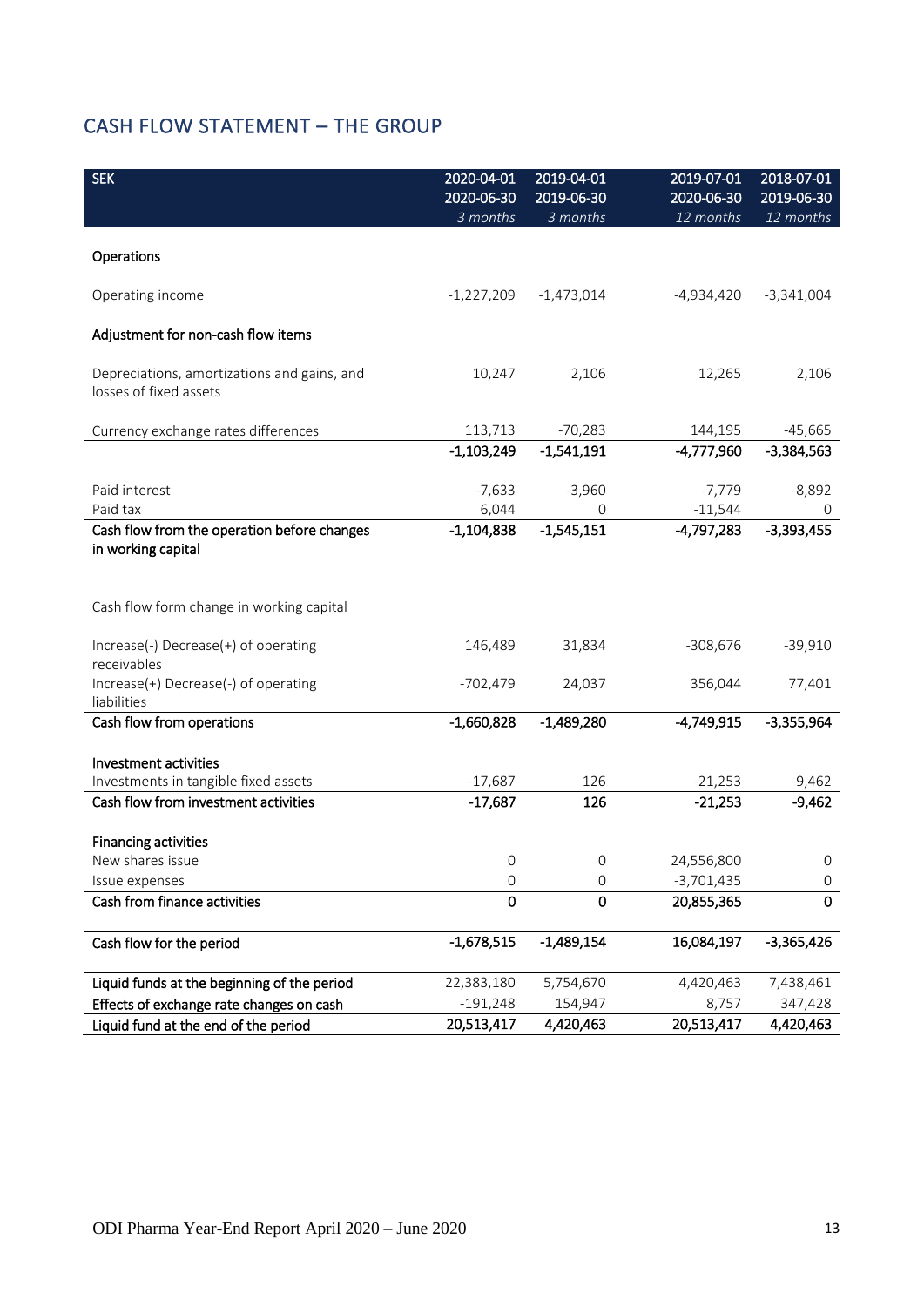# INCOME STATEMENT – ODI PHARMA AB

| <b>SEK</b>                                      | 2020-04-01<br>2020-06-30 | 2019-10-23*<br>2020-06-30 |
|-------------------------------------------------|--------------------------|---------------------------|
|                                                 | 3 months                 | Approx. 8 months          |
|                                                 |                          |                           |
| Revenue                                         |                          |                           |
| Net Sales                                       | 0                        | 0                         |
| Other operating income                          | $\mathbf 0$              | $\overline{7}$            |
| Realised currency exchange gain                 | 54                       | 54                        |
|                                                 | 54                       | 61                        |
| Operating expenses                              |                          |                           |
| Cost of goods sold                              | 0                        | 0                         |
| External expenses                               | $-576,095$               | $-1,967,575$              |
| Personal expenses                               | 0                        | 0                         |
| Depreciation and amortisation                   | 0                        | 0                         |
| Other operating expenses                        | 3,490                    | $-4,976$                  |
| Unrealised exchange loss                        | 7,402                    | $-2,328$                  |
| Realised exchange loss                          | 0                        | $-52$                     |
| Total operating cost                            | $-565,203$               | $-1,974,931$              |
| Operating income                                | $-565,149$               | $-1,974,870$              |
| Income from financial items                     |                          |                           |
| Financial income                                | 0                        | 0                         |
| Financial expenses                              | 0                        | 0                         |
| Exchange gain/ losses                           | 0                        | 0                         |
| Income after financial items                    | $-565,149$               | $-1,974,870$              |
| Income before taxes                             | $-565,149$               | $-1,974,870$              |
|                                                 |                          |                           |
| Taxes                                           | $\mathbf 0$              | 0                         |
| Net income                                      | $-565,149$               | -1974870                  |
|                                                 |                          |                           |
| Number of shares at the beginning of the period | 15,220,000               | C.                        |
| Number of shares at the end of the period       | 15,220,000               | 15,220,000                |
| Average number of shares                        | 15,220,000               | 9,966,557.38              |
| Earnings per share, SEK                         | $-0.04$                  | $-0.20$                   |

*\* The company was formed on 2019-10-23*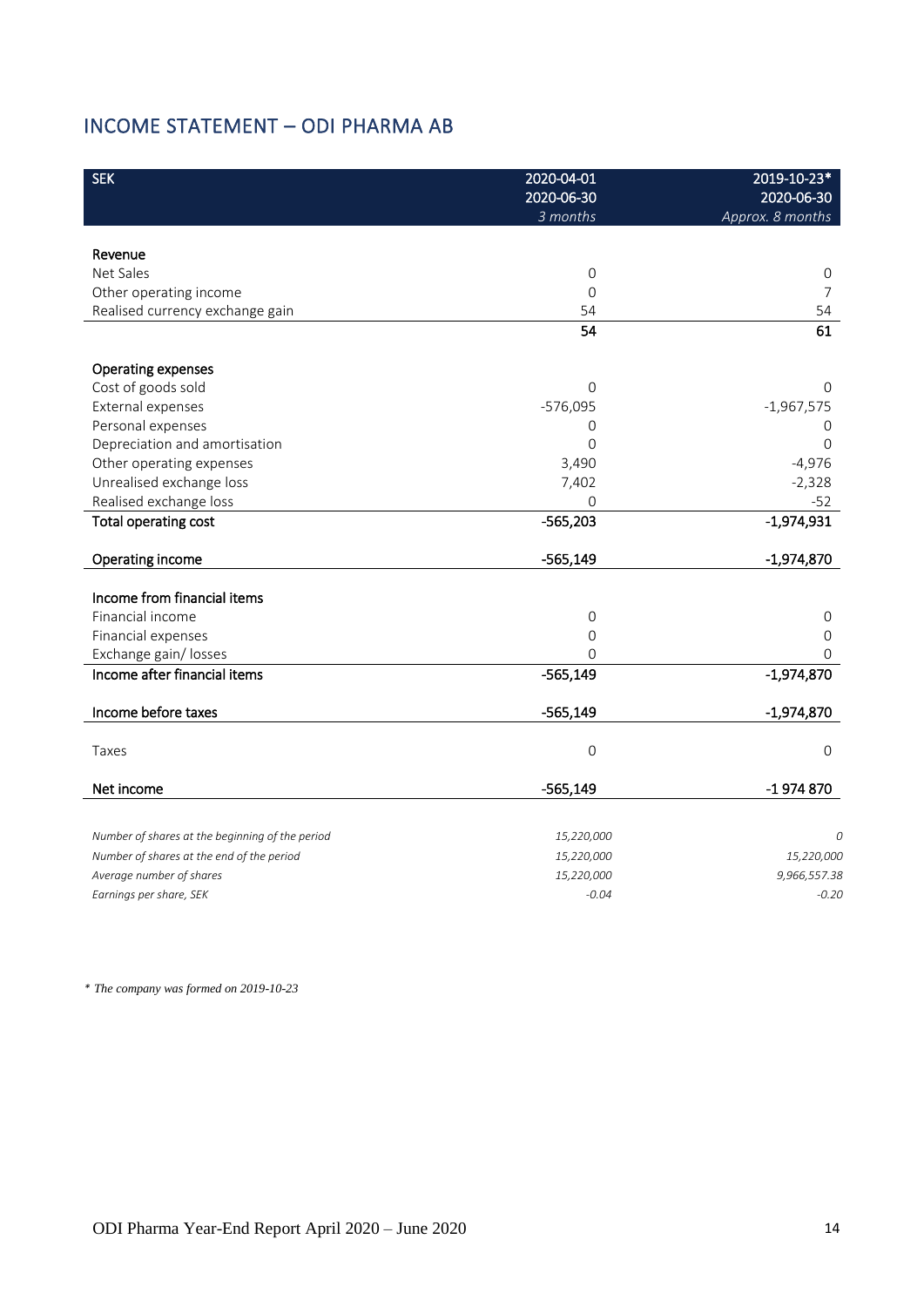# BALANCE SHEET – ODI PHARMA AB

| <b>SEK</b>                          | 2020-06-30 |
|-------------------------------------|------------|
| Assets                              |            |
|                                     |            |
| <b>Fixed assets</b>                 |            |
|                                     |            |
| Financial fixed assets              |            |
| Shares in group companies           | 967,200    |
|                                     | 967,200    |
| <b>Total fixed assets</b>           | 967,200    |
|                                     |            |
|                                     |            |
| <b>Current Assets</b>               |            |
|                                     |            |
| Receivables                         |            |
|                                     |            |
| Prepaid expenses and accrued income | 150,351    |
|                                     | 150,351    |
| Cash and cash equivalents           | 18,971,492 |
|                                     |            |
| Total current assets                | 19,121,843 |
|                                     |            |
| <b>Total assets</b>                 | 20,089,043 |
|                                     |            |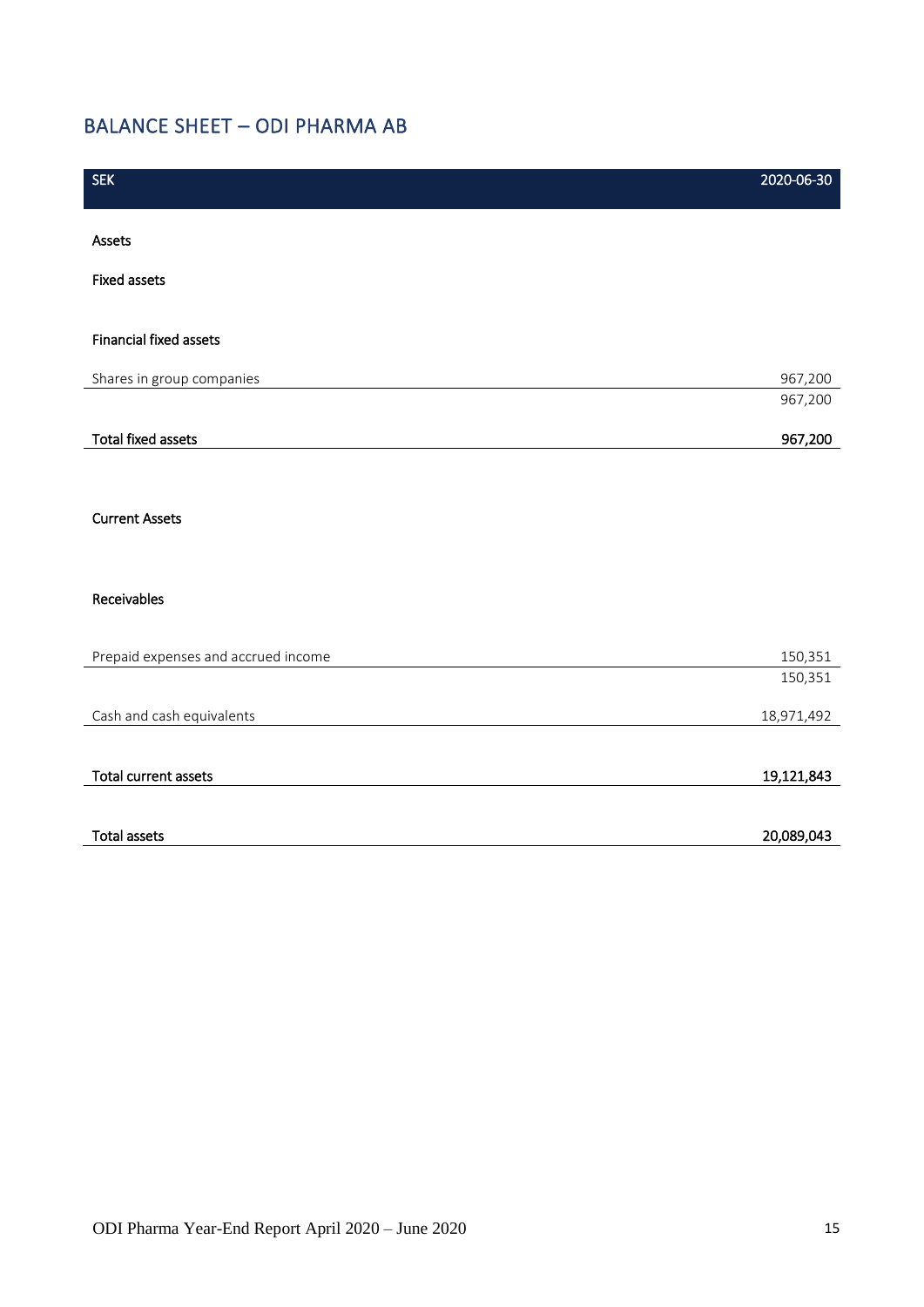### Equity and liabilities

## Equity

| Share capital                       | 608,800      |
|-------------------------------------|--------------|
| Share premium reserve               | 21,213,765   |
| Profit or loss for the period       | $-1,974,870$ |
| <b>Total Equity</b>                 | 19,847,695   |
|                                     |              |
| <b>Current liabilities</b>          |              |
| Account payables                    | 86,974       |
| Liabilities to group companies      | 111,222      |
| <b>Tax Liabilities</b>              | 0            |
| Other current liabilities           | $\Omega$     |
| Accrued expenses and prepaid income | 43,152       |
|                                     | 241,348      |
| <b>Total Equity and Liabilities</b> | 20,089,043   |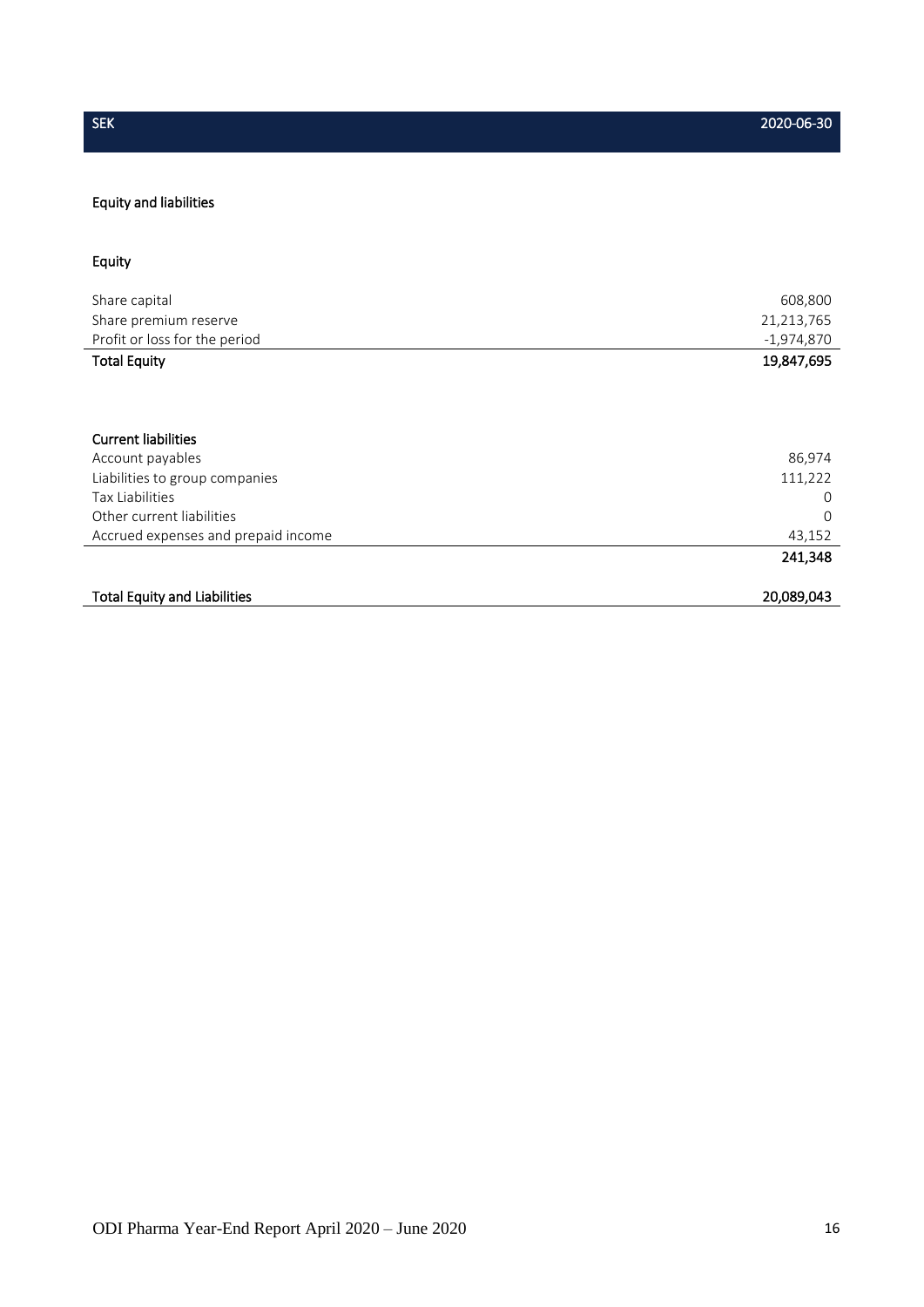# CASH FLOW STATEMENT – ODI PHARMA AB

| <b>SEK</b>                                                                       | 2020-04-01<br>2020-06-30<br>3 months  | 2019-10-23*<br>2020-06-30<br>Approx. 8 months |
|----------------------------------------------------------------------------------|---------------------------------------|-----------------------------------------------|
|                                                                                  |                                       |                                               |
| Operations                                                                       |                                       |                                               |
| Operating income                                                                 | -565,149                              | $-1,974,870$                                  |
| Adjusted for non-cash flow items                                                 |                                       |                                               |
|                                                                                  | $-565,149$                            | $-1,974,870$                                  |
| Cash flow from the operation before changes in working capital                   | $-565,149$                            | $-1,974,870$                                  |
| Cash flow from the change in working capital                                     |                                       |                                               |
| Increase(-) Decrease(+) of operating receivables                                 | 176,501                               | $-150,351$                                    |
| Increase(+) Decrease(-) of operating liabilities                                 | $-814,765$                            | 241,348                                       |
| Cash flow from operations                                                        | $-1,203,413$                          | $-1,883,873$                                  |
|                                                                                  |                                       |                                               |
| Investment activities                                                            |                                       |                                               |
| Investments in tangible fixed assets                                             | $\mathsf{O}\xspace$                   | $\mathsf{O}\xspace$                           |
| Cash flow from investment activities                                             | $\mathbf 0$                           | 0                                             |
|                                                                                  |                                       |                                               |
|                                                                                  |                                       |                                               |
| Financing activities<br>New shares issue                                         |                                       |                                               |
| Issue expenses                                                                   | $\mathsf{O}\xspace$<br>$\overline{0}$ | 24,556,800<br>$-3,701,435$                    |
| Cash from financial activities                                                   | $\Omega$                              | 20,855,365                                    |
|                                                                                  |                                       |                                               |
|                                                                                  |                                       |                                               |
| Cash flow for the period                                                         | $-1,203,413$                          | 18,971,492                                    |
| Liquid funds at the beginning of the period                                      | 20,174,905                            | $\Omega$                                      |
| Effects of exchange rate changes on cash<br>Liquid fund at the end of the period | 18,971,492                            | 18,971,492                                    |
|                                                                                  |                                       |                                               |

*\* The company was formed on 2019-10-23*